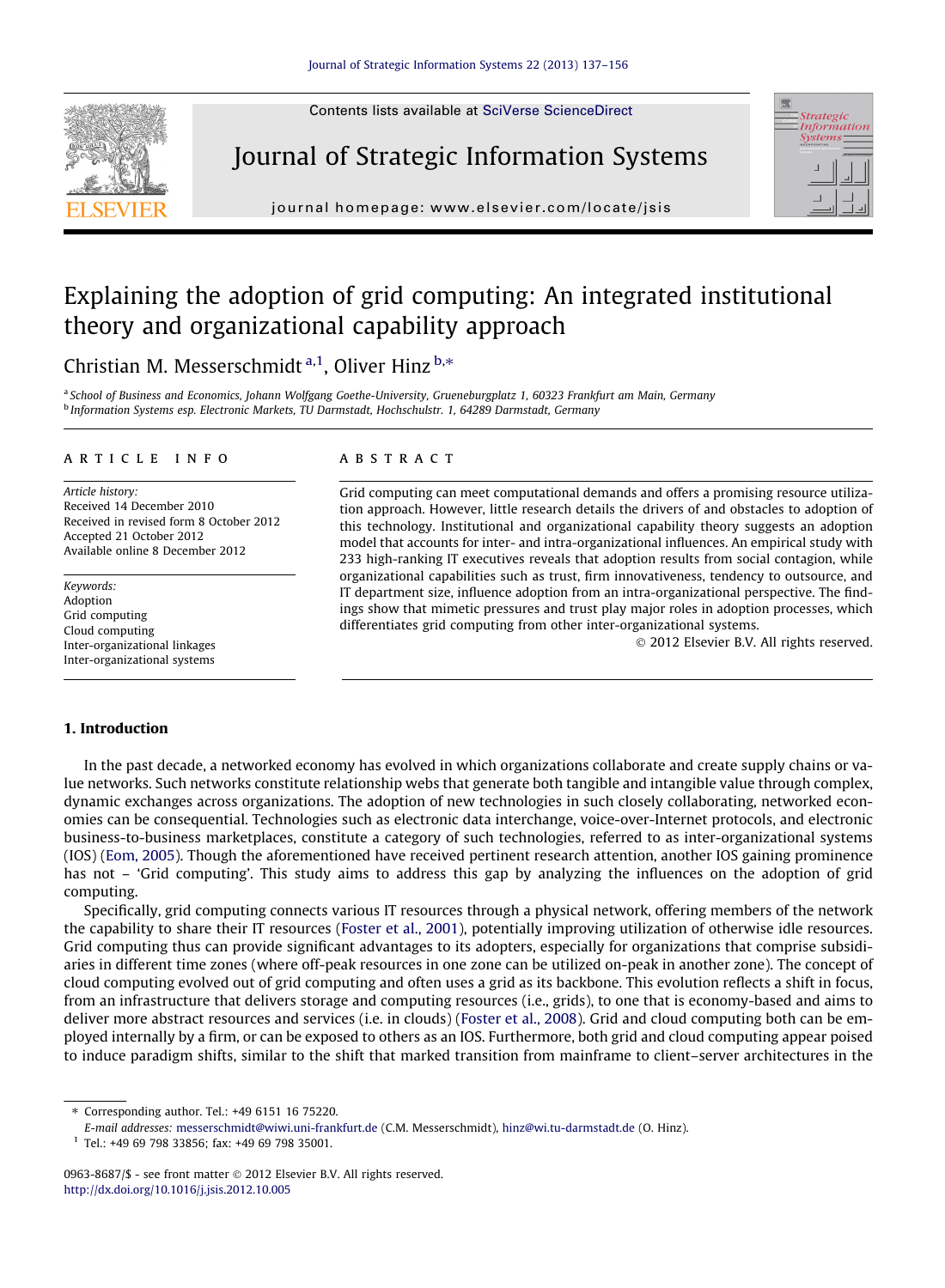early 1980s [\(Bhardwaj et al., 2010](#page--1-0)). Yet we know little about prospective users' intentions to participate in this paradigm shift.

On first consideration, grid computing appears similar to other IOS with regards to factors that influence its adoption. On closer scrutiny however, several important differences become apparent. We will discuss these differences in detail in Section 3 and motivate why a distinct adoption model is appropriate for grid computing. We propose a combined model including institutional pressures and factors that are critical for grid computing, highlighting the differences from other IOS adoption models. In Section 2, we introduce the technology underlying grid computing and its strategic impacts on the firm. We highlight differences between grid computing and other IOS, then offer some examples from business practice before discussing the theoretical background for our proposed adoption model. We describe our conceptual model in Section 5 and subject it to several pretests. Section 6 outlines the status quo of grid adoption in business practice and presents the model results based on data from a large field study involving 233 IT managers who have responsibility for IT budgets. Additionally we compare the results of our adoption model with those obtained for other IOS. Finally, Section 7 concludes with a discussion of the implications of our findings and study limitations and future directions.

#### 2. Grid computing

Grid computing, developed in the early 1990s, connects different computing and data resources from several locations, using a network such as the Internet, to create scalable, high-performance computing capabilities. [Foster and Kesselman](#page--1-0) [\(1999\)](#page--1-0) coined the term ''grid computing'' to emphasize their belief that it would revolutionize the world, just as the electric power grid did in the late nineteenth century. Researchers also have offered several alternative definitions: [Buyya and](#page--1-0) [Venugopal \(2005\)](#page--1-0) define grid computing as ''a type of parallel and distributed system that enables the sharing, selection, and aggregation of geographically distributed autonomous resources dynamically at runtime depending on their availability, capability, performance, cost, and users' quality-of-service requirements.'' In this definition, the grid offers the possibility of sharing computing resources (e.g., servers, desktop PCs, computer clusters), storage resources (e.g., hard disk drives), and specific resources (e.g., astronomical telescopes), making them accessible to all participants in the network. Every participant can simultaneously act as supplier and consumer of IT resources. The performance of grid systems is restricted only by the number of currently connected resources.

A department within a single organization that connects resources through an intra-organizational grid may gain access to the computational power of the entire organization. If the organization is also linked to an inter-organizational grid, all departments can access an even larger pool of resources. The possible benefits of the system thus relate strongly to the degree to which the organization is open to intra- or inter-organizational linkages across departments or with external organizations. Challenges for cultivating grid computing adoption include trust and management issues on the intraorganizational side, as well as cross-organizational commitment on the inter-organizational side ([Beck et al., 2008](#page--1-0)).

Although grid and cloud computing have parallels in terms of their vision, architecture, and technology, they differ in terms of security, programming model, business model, compute model, data model, applications and abstractions [\(Foster](#page--1-0) [et al., 2008\)](#page--1-0). For the purposes of this study, we therefore define grid computing (this definition also was provided to the study participants) as a technology that allows sharing (consuming and providing) hardware and software resources by using common network technologies. Whereas the Internet allows access to information, grid computing allows access to different kinds of IT resources. Instead of physically buying IT resources, grid computing enables members to access necessary resources on demand. The sharing of IT resources in a grid thus provides for a more efficient, flexible usage of existing resources.

#### 3. Differences between grid computing and other IOS

A closer comparison of grid computing and other IOS reveals several distinct differences. First, grid computing provides some utility even when it is implemented exclusively for internal usage. Most other IOS provide utility only when they interconnect two or more institutions (e.g. electronic markets).

Second, the IOS that have been examined offer benefits with respect to the same dimension to all adopting organizations. With electronic data interchange (EDI) for example, both adopters enjoy faster, more automatic data exchanges. Voiceover-Internet protocols (VoIP) simplify communications between adopting organizations and reduce related expenses. Electronic business-to-business (B2B) marketplaces accelerate bargaining and transactions, leading to faster exchanges of goods and payment flows. In contrast, grid computing often provides asymmetric benefits for the adopting organizations. One adopting firm might offer vast computing resources and receive monetary compensation in return; its partner does not benefit in monetary terms but gains additional resources. This asymmetric utility gain across different dimensions makes grid computing comparable to service outsourcing.

Third, grid computing links the IT infrastructure – and thus data and computational power – of two or more grid participants which constitutes nowadays often the centerpiece of the business in many industries. Compared to VoIP or EDI, trust in the technology itself and in other participants in the grid thus must play a key role in the grid adoption decision.

Fourth, EDI, VoIP, and electronic B2B marketplaces aim to support core business relationships among retailers, manufacturers, and suppliers (e.g., data exchange, communication, and trading, respectively). Sharing IT resources via grid computing